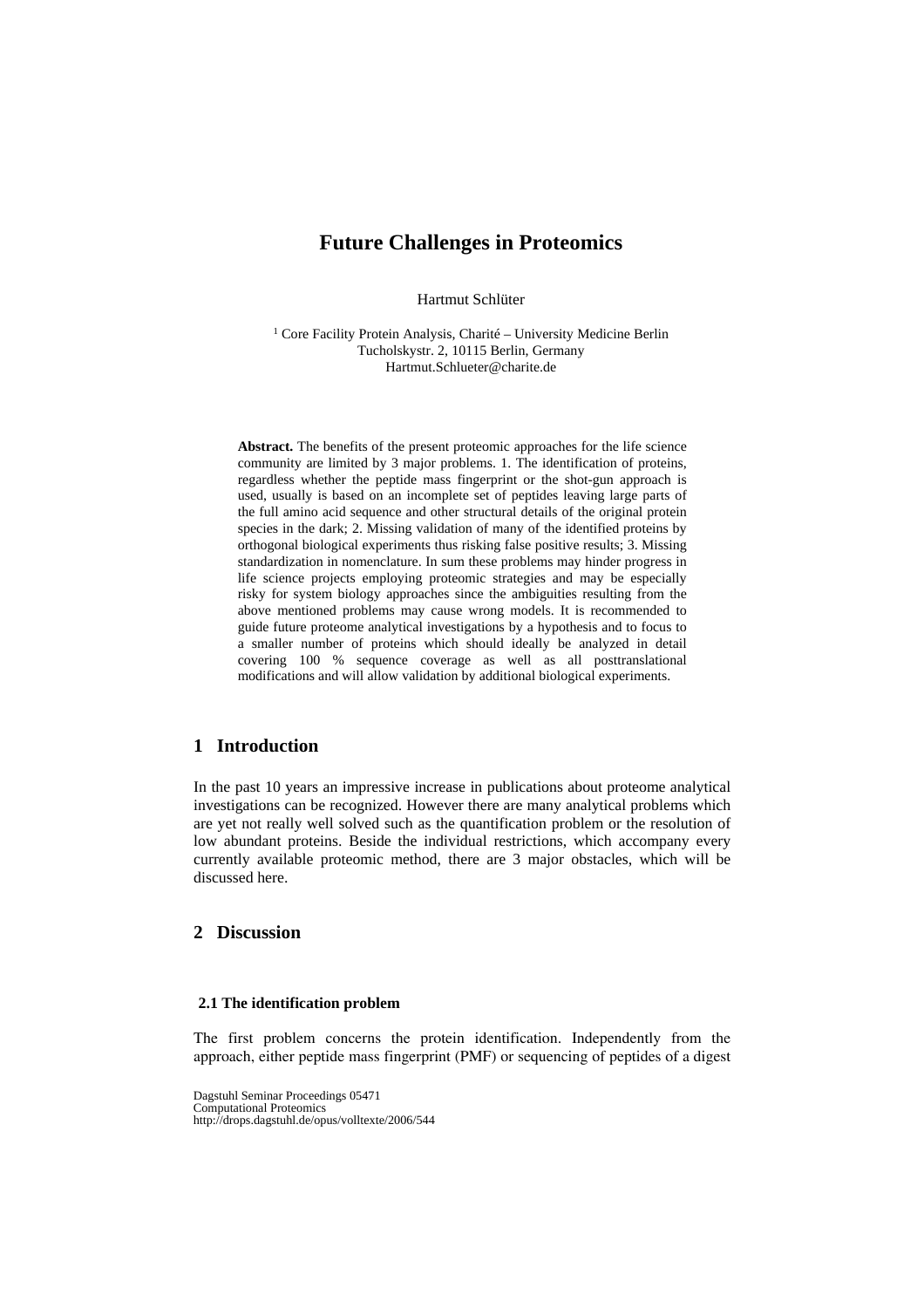by MS/MS experiments, the identification of each individual protein is based on the mass spectrometric data derived from only a few of its peptides, which cover only a part of the total sequence of the protein. As a result splicing variants, truncations or mutations can not be identified. In addition in many cases no or only minor information about posttranslational modifications are yielded. Are these protein species relevant in number? Answers can be found in many publications presenting the results of 2-dimensional electrophoresis (2DE) such as the article from Klose et al. [1]. In this publication 24 protein species of the  $\gamma$ -enolase-2 and 52 species of HSP-70 were identified in mouse brain tissue. Are these protein species biologically relevant? Reviews about HSP-70 [2, 3] show, that this protein is involved in many different cell physiological processes. E.g. the extent of its in vitro phosphorylation was found to be significantly reduced by heat stress [4], thus demonstrating, that the phosphorylation state is associated with environmental conditions. Not only phosphorylation or other posttranslational modifications (PTMs) but also protein truncations play an important role in the regulation of protein function, as we know from protease-activated receptors (PAR) [5]. However, none of the common proteomic approaches clarifies the question, by which structural details individual protein species are characterized. Furthermore, with those proteomic approaches, which start with enzymatic digestions (shot-gun approach), followed by chromatographic separation prior to MS/MS analysis, it is nearly impossible to answer the question, which protein species of a protein were present in a sample. Quantification of proteins using the shot-gun approach may even yield results which are completely wrong since a defined peptide fragment detected by MS may originate from different protein species with identical amino acid sequence, which most probably differ in their concentration as well as in their functions. For example the activity of many enzymes can be switched on and off by phosphorylation and depshosphorylation. Both protein species in this case differ only by one phosphate group, which is bound covalently to an amino acid of the phosphorylated species. After the digestion of both protein species, the origin of the peptides can not be distinguished anymore with the exception of the phosphorylated peptide. As a result it is impossible to answer the biologically important question about the ratio of the active and the inactive enzyme.

Thus, protein analytical methods are urgently needed, which allow a comprehensive analysis of the total structure of protein species and their quantification. A new promising strategy towards these requirements is the top-down mass spectrometric approach, using the Fourier transform ion cyclotron resonance (FT-ICR)-MS technology, although this approach for the analysis of intact proteins is still in its infancy. In the future top-down proteomics may enable the study of intact proteins including their PTMs. Nevertheless, further progress in the FT-ICR technology is necessary to be able to analyze larger proteins. Furthermore advances in sample preparation and separation of intact proteins and data processing are needed to realize the potential of FT-ICR-MS for proteome analyses.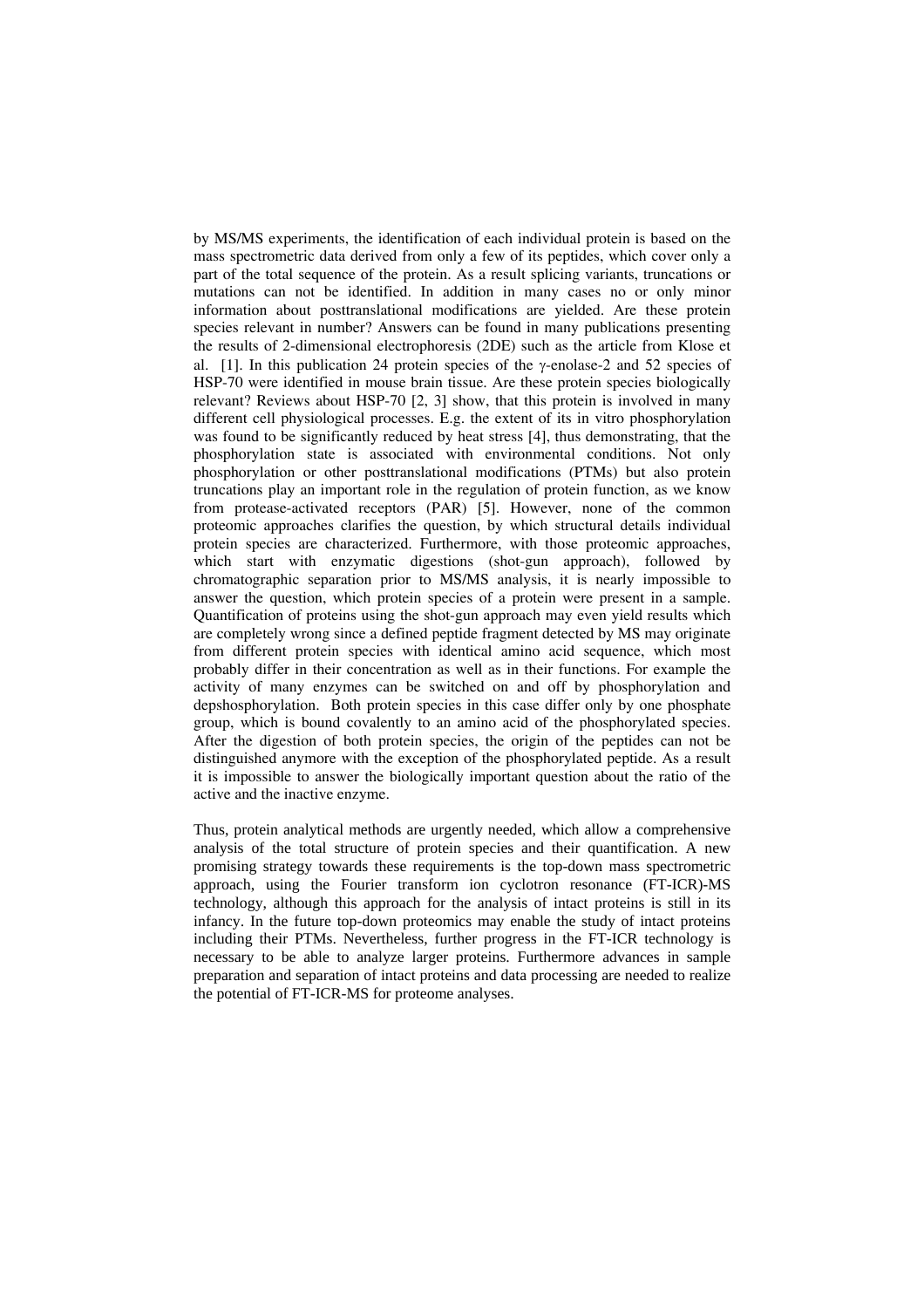#### **2.2 The validation problem**

The second problem results from the large number of identified proteins, especially in protein mapping and other high-throughput studies. In these cases experimental verification of the identity of each protein usually is not possible, since the necessary biological experiments are much more time consuming than the automated protein identification procedure. Here, it may be beneficial to link the proteomic study to a hypothesis, which will reduce the number of proteins of interest from hundreds to a few. These proteins of interest after their identification can then be investigated by other techniques in more detail to validate their biological relevance in correspondence to their function. This procedure will also help to reduce the number of wrongly identified proteins.

#### **2.3 The problem of nomenclature**

The third problem is given by the protein-nomenclature, which is not standardized yet. Still, many different synonyms are used for individual proteins, which are transcripts of one single gene. The protein-disulfid-isomerase A3 is a representative example. The SwissProt accession number is P30101. SwissProt lists the synonyms EC 5.3.4.1, disulfide isomerase ER-60, ERp60, 58 kDa microsomal protein, p58, ERp57 and 58 kDa glucose regulated protein. A SwissProt search with "synonym" EC 5.3.4.1 finds a whole family of protein-disulfide-isomerases with the accession numbers P07237, Q13087, P30101, P13667, Q14554, Q15084 and Q96JJ7. A search with P30101 in the protein data base of the NCBI [6] results in 1 hit. In contrast a search with p58 results in 330 hits, thus demonstrating that this name is used for many different proteins with completely different amino acid sequences. Searching PubMed for "proteome" and ER60 yields 3 hits [7 - 9], which all of them are different from those 3 hits using "proteome" and "ERp57" [10 - 12]. Some authors obviously recognized this problem and therefore introduced a term consisting of 2 synonyms (ER60/ERp57) [13] or even a name formed by 4 synonyms: "glucose-regulated protein 58, GRP58/ERp57/ER-60" [14]. The missing standardization of the nomenclature of proteins may result in inappropriate conclusions concerning the relationship of function and identity of proteins and in the worst case may generate incorrect models of biochemical mechanisms, especially if data-base oriented modeling is performed.

This problem will be solved only if all data bases and all journals will follow the same standardized rules for the nomenclature of proteins, which allows an unambiguous identification of the individual protein species including and addressing its structural features. It is suggested that additionally to the already existing names the accession numbers should be used, with terms added, which characterize the structural properties of the protein species.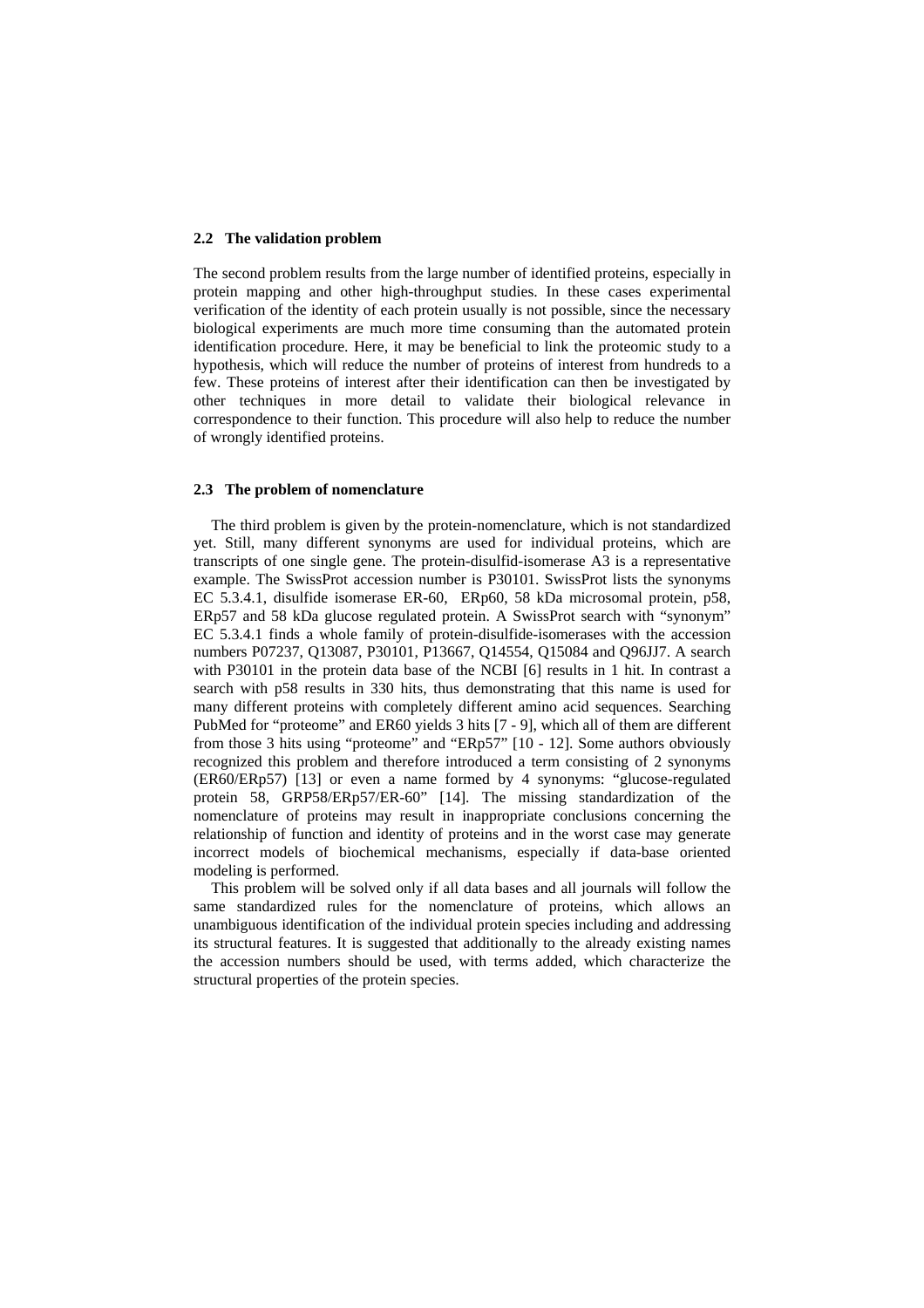## **References**

- 1. Klose, J., Nock, C., Herrmann, M., Stuhler, K., Marcus, K., Bluggel, M., Krause, E., Schalkwyk, L.C., Rastan, S., Brown, S.D., Bussow, K., Himmelbauer, H., Lehrach, H.: Genetic analysis of the mouse brain proteome. Nat. Genet. 30 (2002) 385-93
- 2. Mayer, M.P., Bukau, B.: Hsp70 chaperones: cellular functions and molecular mechanism. Cell Mol. Life Sci. 62 (2005) 670-84
- 3. Morishima, N.: Control of cell fate by Hsp70: more than an evanescent meeting. J. Biochem (Tokyo). 137 (2005) 449-53
- 4. [Cvoro, A., Dundjerski, J., Trajkovic, D., Matic, G.:](http://www.ncbi.nlm.nih.gov/entrez/query.fcgi?cmd=Retrieve&db=pubmed&dopt=Abstract&list_uids=10600240&query_hl=19&itool=pubmed_docsum) The level and phosphorylation of Hsp70 in the rat liver cytosol after adrenalectomy and hyperthermia. Cell Biol. Int. 23 (1999) 313-20
- 5. Coughlin, S.R.: Protease-activated receptors in hemostasis, thrombosis and vascular biology. J. Thromb. Haemost. 3 (2005) 1800-14
- 6. <http://www.ncbi.nlm.nih.gov/entrez/query.fcgi?CMD=search&DB=protein>
- 7. Piec, I., Listrat, A., Alliot, J., Chambon, C., Taylor, R.G., Bechet, D.: Differential proteome analysis of aging in rat skeletal muscle. FASEB J. 19 (2005) 1143-5
- 8. Stierum, R., Gaspari, M., Dommels, Y., Ouatas, T., Pluk, H., Jespersen, S., Vogels, J., Verhoeckx, K., Groten, J., van Ommen B.: Proteome analysis reveals novel proteins associated with proliferation and differentiation of the colorectal cancer cell line Caco-2. Biochim Biophys Acta. 1650 (2003) 73-91
- 9. Boraldi, F., Bini, L., Liberatori, S., Armini, A., Pallini, V., Tiozzo, R., Pasquali-Ronchetti, I., Quaglino, D.: Proteome analysis of dermal fibroblasts cultured in vitro from human healthy subjects of different ages. Proteomics. 3 (2003) 917-29
- 10. Blake, C.A., Brown, L.M., Duncan, M.W., Hunsucker, S.W., Helmke, S.M.: Estrogen regulation of the rat anterior pituitary gland proteome. Exp Biol Med (Maywood). 230 (2005) 800-7
- 11. Baik, J.Y., Lee, M.S., An, S.R., Yoon, S.K., Joo, E.J., Kim, Y.H., Park, H.W., Lee, G.M.: Initial transcriptome and proteome analyses of low culture temperature-induced expression in CHO cells producing erythropoietin. Biotechnol. Bioeng. 93 (2006) 361-71
- 12. Giorda, E., Sibilio, L., Martayan, A., Moretti, S., Venturo, I., Mottolese, M., Ferrara, G.B., Cappellacci, S., Eibenschutz, L., Catricala, C., Grammatico, P., Giacomini, P.: The antigen processing machinery of class I human leukocyte antigens: linked patterns of gene expression in neoplastic cells. Cancer Res. 63 (2003) 4119-27
- 13. Lindquist, J.A., Hammerling, G.J., Trowsdale, J.: ER60/ERp57 forms disulfide-bonded intermediates with MHC class I heavy chain. FASEB J. 15 (2001) 1448-50
- 14. Kita, K., Okumura, N., Takao, T., Watanabe, M., Matsubara, T., Nishimura, O., Nagai, K.: Evidence for phosphorylation of rat liver glucose-regulated protein 58, GRP58/ERp57/ER-60, induced by fasting and leptin. FEBS Lett. 580 (2006) 199-205